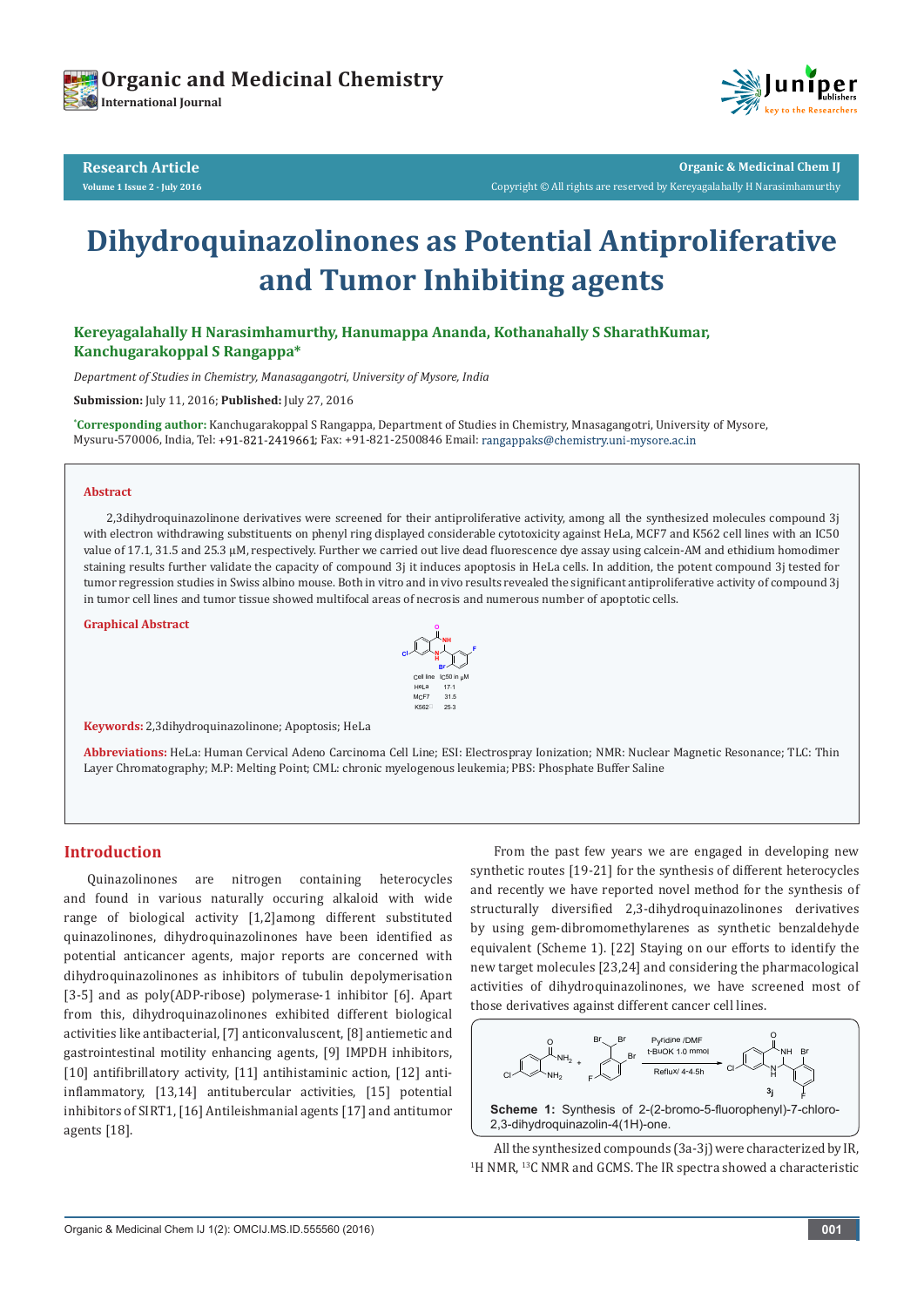peak at 2964-2969cm<sup>-1</sup> for C-H stretching & 1650-1654 cm<sup>-1</sup> corresponds to carbonyl group of 2,3 dihydroquinazolinones. Further, the <sup>1</sup>H NMR spectra of all the compounds showed singlet around  $\delta$  7.88-8.05 & 5.5-6.2 due to the NH protons of 2,3

dihydroquinazolinones moiety and in the 13C NMR the carbonyl carbon C4 of the 2,3 dihydroquinazolinones ring appeared at 162.9- 163.8 delta.

# **Structures of molecules**





# **Supplementary**

# **Experimental Section**

The human chronic myelogenous leukemia (CML) cell line K562, human cervical adeno carcinoma cell line HeLa and breast adeno carcinoma cell line MCF7 used for the screening of newly synthesized compounds. To evaluate the anti proliferation MTT and trypan blue dye exclusion assays, MTT assay were employed as described earlier. Further, live dead assay and in vivo tumor regression analysis were also performed in order to understand the method of apoptosis after treatment with compound 3j.

# **Cell lines and culture**

Human cell lines K562, HeLa and MCF7 cells were purchased from National Center for Cell Science, Pune, India. Cells were grown in RPMI 1640 & DMEM supplemented with 10% heat-inactivated fetal bovine serum (FBS), 100 U/mL of Penicillin, and 100 mg of streptomycin/mLand incubated at 37°C in a humidified atmosphere containing 5% CO2.

# **Trypan blue dye exclusion assay**

The effect of 3(a-j) on cell viability of K562, HeLa cells was determined by Trypan blue dye exclusion assay. Cells were seeded at a density of 1x105 cells/ml cultured for 24 h and synthesized

compounds were added at a concentration of 10, 20, 40 and 80 µM DMSO (Sigma Aldrich, USA) treated cells were used as vehicle control. Cells were harvested after 48 h and suspended in 0.4% Trypan blue (Sigma Aldrich, USA) and the viable cells were counted using haemocytometer.

## **Cytotoxicity assay**

Cell multiplying was further assessed by 3-(4,5-dimethylthiazol-2-yl)-2,5-diphenyl tetrazolium bromide (MTT) assay which is based on the ability of viable cells to metabolize a yellow tetrazolium salt to violet formazan. Exponentially growing K562, HeLa and MCF7 cells (5x104 cells/well) were plated 24 well plates and incubated with 10, 20,40 and 80 µM of compounds 3a-3j, cells were harvested after 48 h of treatment and incubated with MTT (0.5 mg/mL) at 37 ºC in 96 well plate. The blue MTT formazan precipitate was then solubilized in detergent (50% final concentration of N, N-dimethyl formamide and 10% of sodium dodecyl sulfate). Absorbance was measured at 570 nm using ELISA plate reader. The mean absorbance of culture medium was used as the blank and was subtracted. All measurements were performed in triplicate.

#### **Live –dead viability assay**

The determination of live –dead assay allowed to assess the viable and nonviable cells. Calcein-AM indicates intracellular esterase activity and the ethidiumhomodimer indicates membrane integrity. The tested compound 3j was exposed for 48h, the test compound was removed and the wells washed with phosphate buffer saline. For live-dead staining add 200 μl of 2 µM Ethidiumhomodimer, 0.5 µM Calcein–AM for 45 minutes in a moist dark chamber at room temperature. After incubation cells were immediately viewed with a fluorescence microscope at 485nm excitation and 515nm emission wavelength. The non fluorescent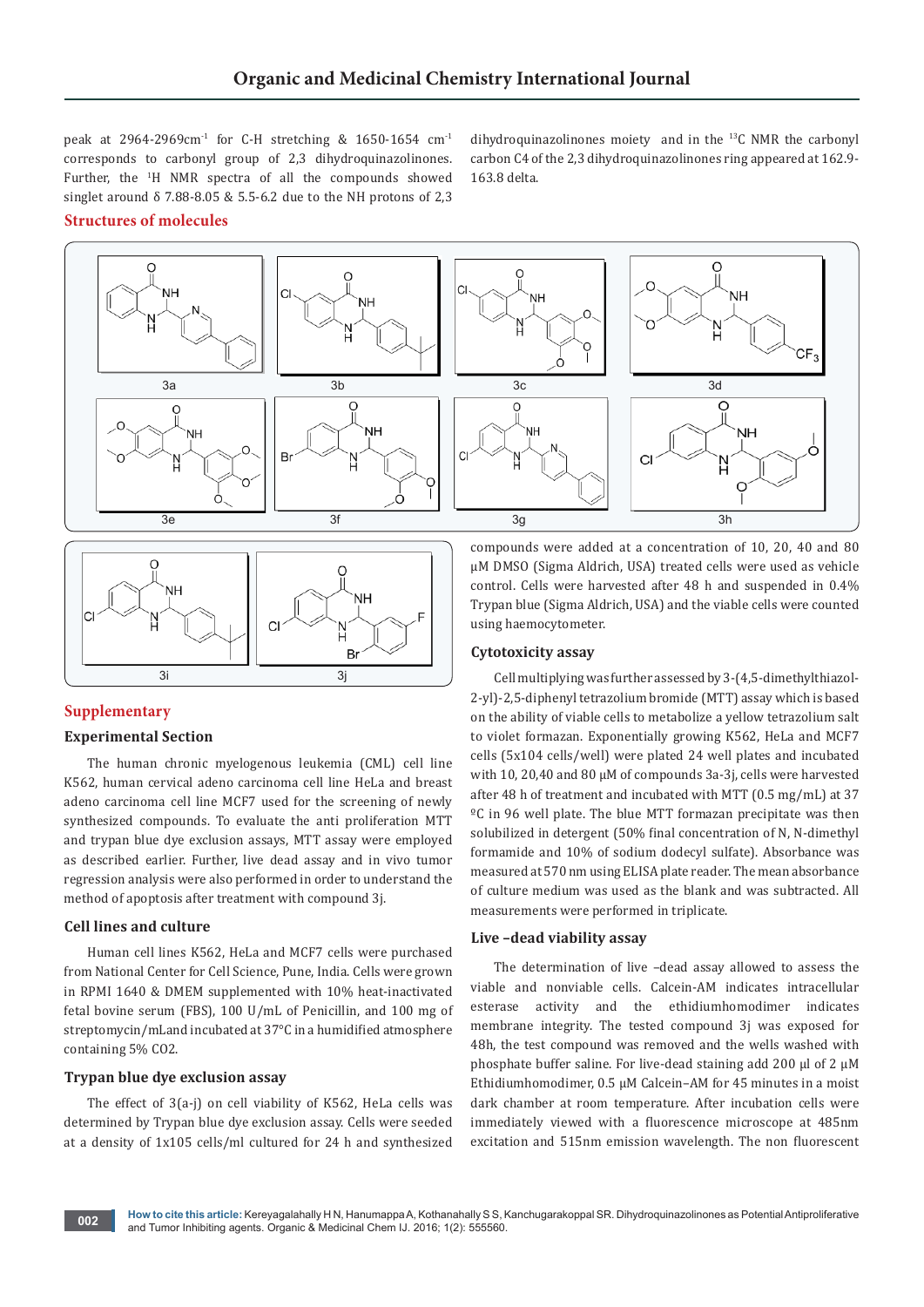Calcein-AM is converted into green in colour by intracellular esterase predicts active cell metabolism. Ethidium homodimer is excludes viable cells but permeates broken cell membranes, binds to DNA and results red in colour.

# *In vivo* **studies**

# **Animal models and** *in vivo*

Swiss albino female mice weighing 22 to 25 g were housed under standard laboratory conditions with food and water ad libitum. All procedures for animal experimentation used were approved by the Institutional Animal Ethics Committee (IAEC), DOS in Zoology, University of Mysore, India in accordance with the CPCSEA guidelines for laboratory animal facility (Approval no UOM/IAEC/10/1012.Dated 10/11/2012).

# **EAC induced tumor treated with compound 3j**

The antitumor activity and efficacy of the compound 3j tested against EAC cells in vivo. EAC cells were the generous gift from Dr. Shankar, Department of Biotechnology, Terrisian College, Mysuru. Tumor cell suspensions were dissolved in phosphate buffer saline (PBS), counted and re-injected  $(1\times10^6 \text{ cells/animal})$  to the right thigh of experimental animal for development of solid tumor as described. Control and treated groups consisted of six mice each.

#### **Group 1:** Tumor control (Vehicle Control).

**Group 2**: Tumor treated with 30 mg/kg of compound 3j dissolved in 5% methylcellulose and diluted with distilled water.

 After 9 days of tumor induction started compound 3j treatment every alternative day (8 doses) and continued maintained animals up to 30 days, at the end of the 30h day from tumor implantation animals from each group were sacrificed and the tumor tissue was collected and fixed with neutral buffer saline for histopathology studies.

# **Histopathology**

The animals sacrificed on 30th day of the experiment. The tissue samples were collected in 10 per cent neutral buffered formalin for histopathological examination. The tissues were processed by the routine paraffin embedding technique and sections of 4 micron thicknesses were cut using a microtome and subjected to routine hematoxylin and eosin (H & E) staining. Each section was evaluated by inverted microscopy and images were captured (Carl Zeiss, Germany).

# **Results and Discussion**

The 2-aryl- 2,3-dihydro quinazolin-4(1H)-ones (3a-3j) molecules were screened for their antiproliferative activity against various human cancer cell lines such as HeLa (Human cervical adeno carcinoma cell line), MCF7 (Breast adeno carcinoma cell line) and K562 (Chronic myelogenous leukemia) it induces cytotoxicity upon treatment with various concentration(1, 25, 50 and 100 μΜ) of the compounds (Table 1). MTT assay [25] showed the considerable amount of inhibition in HeLa, MCF7 and K562 is 17.1, 31.5 and 25.3 µM, respectively of tested compound 3j.

**Table 1:** Antiproliferative activity of 2-Aryl- 2,3-dihydro quinazolin-4(1H) ones

| Comp. code | Cell line $IC_{50}$ in $\mu$ M |      |      |
|------------|--------------------------------|------|------|
|            | HeLa                           | MCF7 | K562 |
| 3a         | 48.2                           | 52.4 | 42.1 |
| 3b         | 39.7                           | 42.3 | 39.4 |
| 3c         | 29.3                           | 29.8 | 38.7 |
| 3d         | 32.4                           | 35.6 | 49.7 |
| 3e         | 39.6                           | 37.8 | 53.2 |
| 3f         | 49.1                           | 49.1 | 53.2 |
| 3g         | 36.5                           | 32.4 | 52.3 |
| 3h         | 29.8                           | 49.8 | 62.1 |
| 3i         | 38.7                           | 52.3 | 38.7 |
| 3j         | 17.1                           | 31.5 | 25.3 |

The compound 3j induces cell death in HeLa cells, we carried out livedead fluorescent dye assay using calcein-AM and ethidium homodimer staining. This assay is very useful to determine to check cytotoxicity resulting from interaction of the cells with cytotoxic agents. Calcein-AM stains live cells with an intact membrane in which esterase activity is occurring and gives green fluorescence and ethidiumhomodimer stains dead cells or cells whose membrane intergrity is damaged are distinguished by a bright red fluorescence, which indicated the amount of cell death caused by compound 3j in HeLa cells (Figure 1A and B). These results further validate the capacity of compound 3j induces cell death in HeLa (Human cervical cancer) cells.



stained with calcein –AM into green fluorescence. **C)** Vehicle control cells unstained with ethidium homodimer. **B&D)** Compound 3j damaged or broken cells showing fragmented DNA resulting in red fluorescence.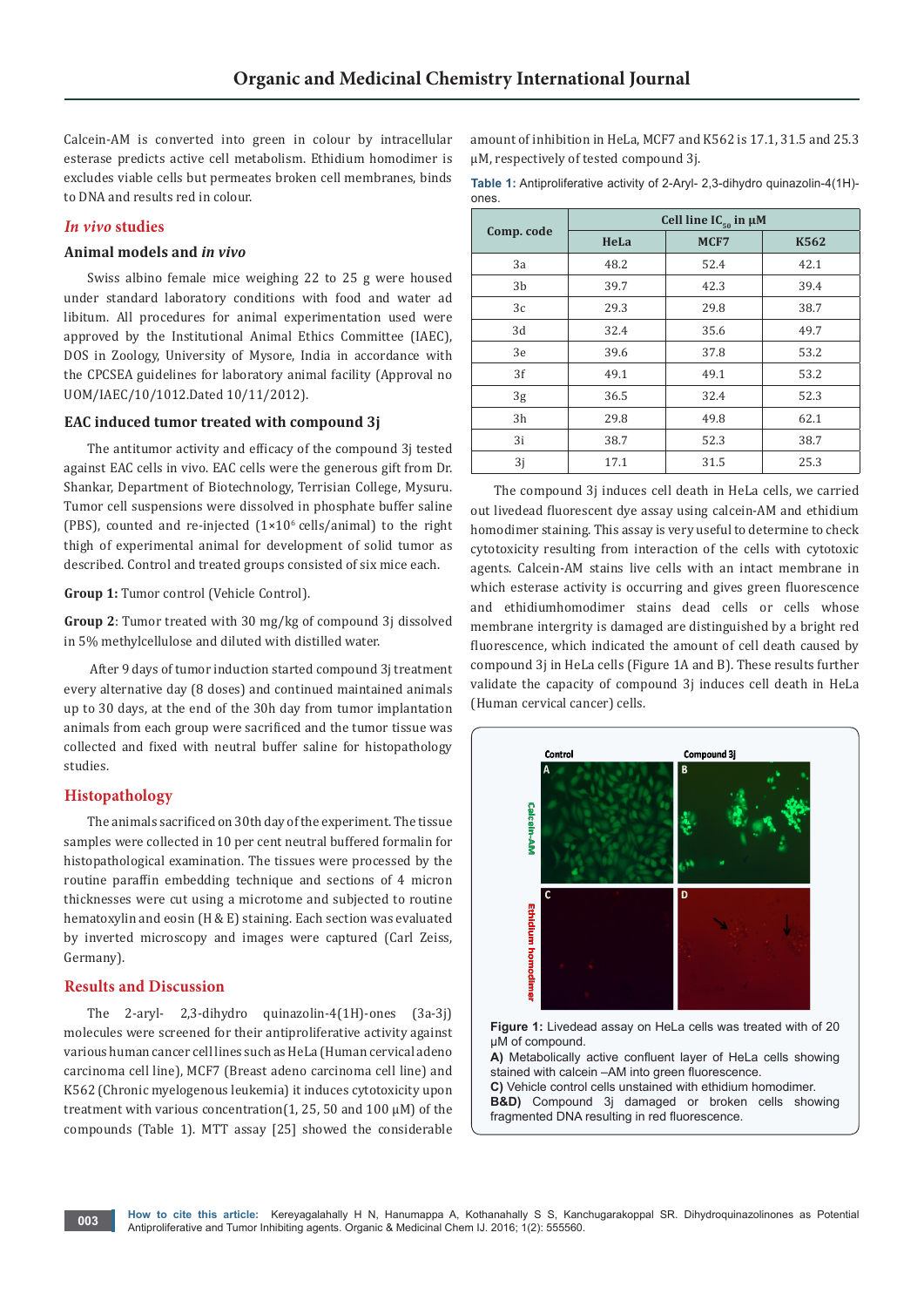

Hence further we carried out in vivo tumor regression studies for the potent compound 3j (30 mg/kg) on mice bearing mouse breast adeno carcinoma tumor cells (EAC). The histopathology studies showed that morphology and cellular construction of the tissues (Figure 2A and B) was unaltered by the compound 3j treatment. Cell proliferations as well as multifocal area of necrosis and enumerable number of apoptotic cells were observed following treatment with compound 3j.

# **Experimental Details**

Reactions were monitored by TLC using pre coated sheets of silica gel G/UV-254 of 0.25 mm thickness (Merck 60F254) using UV light for visualization. The melting points were determined on Selaco melting point apparatus and are uncorrected. 1H and 13C NMR spectra were recorded on an NMR spectrometer operating at 400 and 100 MHz, respectively, using the residual solvent peaks as reference relative to SiMe<sub>4</sub>. Mass spectra were recorded using electrospray ionization (ESI) mass spectrometry. The C, H and N analysis were performed using CE-400 CHN analyzer. Infrared spectra were recorded on Shimadzu FT-IR model 8300 spectrophotometer.

**2-(5-phenylpyridin-2-yl)-2,3-dihydroquinazolin-4(1H) one (3a)** [22] : Light yellow solid; M.P: 185-186 0C; (KBr) v<sub>max</sub> 3184.26, 3066.61, 2929.67, 1666.38, 1610.45 cm-1. 1 H NMR (400 MHz, DMSO- d<sub>6</sub>): δ 8.66-8.64 (d,J=4.8Hz, 1H), 8.32 (s 1H), 8.09-8.07 (d J=8.4Hz, 2H), 7.95-7.93 (d, J=8Hz, 1H), 7.88-7.84 (tt, J=1.6Hz, 1H), 7.62-7.58 (m 3H), 7.35-7.32 1H), 7.26-7.22 (tt, J= 8.4Hz,1H), 7.15 (s, <sup>1</sup> H), 6.76-6.74 (d, J= 8Hz,1H), 6.69-6.52 (tt, J=8Hz,1H), 5.8 (s, 1H) ppm; 13C NMR (100 MHz, DMSO-d6): δ 163.52, 155.57, 149.54,147.76, 142.41, 138.8, 137.2, 133.3, 127.34, 127.22, 126.45, 122.68, 120.29, 117.13, 114.97,114.42, 66.18 ppm; MS(ESI): m/z = 301.122, HRMS (ESI) calcd for  $[C_{19}H_{15}N_3O+H+]$  302.3498, found 302.3495.

**2-(4-tert-butylphenyl)-6-chloro-2,3-dihydroquinazolin-4(1H)-one (3b)** [22]: Light yellow solid; M.P: 180-182 0C; IR (KBr) v<sub>max</sub> 3328.91, 3257.55, 2929.67, 1741.60, 1612.38 cm<sup>1</sup>.1H NMR (400 MHz, DMSO-d<sub>6</sub>): δ 8.38 (s, 1H), 7.53-7.52 (d, J=2.4Hz, 1H), 7.42-7.38 (m, 4H), 7.27-7.24 (m, 2H), 6.75-6.73 (d, J=8.4Hz, 1H), 5.73 (s, 1H), 1.26 (S, 9H) ppm; 13C NMR (100 MHz, DMSO-d<sub>6</sub>): δ 162.40, 151.13, 146.62, 138.18, 132.96, 126.59, 126.35, 126.20, 125.11, 120.61, 116.31, 116, 66.27, 34.28, 31.04 ppm; MS(ESI): m/z = 314.119. HRMS (ESI) calcd for  $[C_{18}H_{20}GIN_2O+H+]$  315.8172 found 315.8170.

**6-chloro-2-(3,4,5-trimethoxyphenyl)-2,3 dihydroquinazolin-4(1H)-one(3c)**[22]: White solid; Mp: 158- 160 0C. IR (KBr) v<sub>max</sub> 3274.90, 3197.76, 2964.39, 2929.67, 1654, 1612.33 cm-1. 1 H NMR (400 MHz, DMSO-d6): δ 8.36 (s, 1H), 7.54- 7.53 (d, J=2.4Hz, 1H), 7.29-7.24 ((m, 2H),6.82-6.77 (m, 4H), 5.72 (S, 1H), 3.76 (s, 6H), 3.64 (s, 3H) ppm; <sup>13</sup>C NMR (100 MHz, DMSO-d<sub>6</sub>): δ 162.49, 152.76, 146.73, 137.69, 136.17, 133.02, 126.40, 120.86, 116.42, 116.12, 104.45, 66.73, 59.95, 59.71, 55.92 ppm; MS (ESI):  $m/z = 348.088$ , HRMS (ESI) calcd for  $[C_{17}H_{18}CIN_2O_4 + H+J_349.7888]$ found 349.7885.

**6,7-dimethoxy-2-(4-(trifluoromethyl)phenyl)-2,3 dihydroquinazolin-4(1H)-one(3d)** [22]: Light yellow solid; M.P: 188-189 OC; IR (KBr) v<sub>max</sub> 3301.91, 3197.76, 2925.81, 2852.52, 1649.02, 1618.17 cm<sup>-1</sup>; <sup>1</sup>H NMR (400 MHz, DMSO-d<sub>6</sub>): δ 8.18 (s, 1H), 7.75-7.67 (m,4H), 7.08 (s, 1H), 6.91 (s, 1H), 6.35 (s, 1H), 5.77 (s, 1H), 3.72 (s, 3H), 3.65 (S, 3H) ppm; <sup>13</sup>C NMR (100 MHz, DMSO-d<sub>6</sub>): δ 163.44, 153.93, 146.60, 143.07, 141.58, 127.74, 127.54, 125.18, 125.15, 125.04, 109.74, 106.62, 97.99, 65.92, 55.74, 55.34 ppm; MS(ESI): m/z =352.307, HRMS (ESI) calcd for  $[C_{17}H_{16}F_3N_2O_3+H^+]$ 353.3157 found 353.3155.

**6,7-dimethoxy-2-(3,4,5-trimethoxyphenyl)-2,3 dihydroquinazolin-4(1H)-one(3e)** [22]: Light red solid; M.P: 242-244 OC. IR (KBr)v<sub>max</sub> 3353.98, 3197.76, 2937.38, 2837.09, 1654.81, 1620.09, cm<sup>-1</sup>. <sup>1</sup>H NMR (400 MHz, DMSO-d<sub>6</sub>): δ 7.49 (s, 1H), 7.13 (s,1H), 6.85 (s, 2H), 6.7 (s, 1H), 6.4 (s, 1H), 5.64 (s, 1H), 3.78 (s, 3H) ppm; <sup>13</sup>C NMR (100 MHz, DMSO-d<sub>6</sub>): δ 163.82, 153.78, 152.83, 152.64, 143.75, 141.55, 137.48, 136.52, 109.79, 108.24, 104.96, 104.80, 97.99, 67.30, 59.91, 55.87, 55.77, 55.69, 55.35 ppm; MS(ESI): m/z = 374.387, HRMS (ESI) calcd for  $[C_{19}H_{23}N_2O_6 + H^+]$ 375.3957, found 375.3954.

**7-bromo-2-(3,4-dimethoxyphenyl)-2,3 dihydroquinazolin-4(1H)-one (3f)** [22]: White solid; M.P: 137- 138 0C; IR (KBr) v<sub>max</sub> 3298.26, 3182.33, 3070.46, 2956.67, 2923.67, 2923.88, 2852.52, 1700, 1610 cm-1; 1H NMR(400 MHz, DMSO-d<sub>6</sub>): δ 8.38 (s, 1H), 7.52-7.49 (m, 3H), 7.33 (s,1H), 7.24- 7.2 (m, 1H), 6.94-6.93 (d, J=2Hz, 1H), 6.83-6.80 (dd, J=1.8Hz,1H), 5.81 (s, 1H), 3.68 (s, 6H) ppm; 13C NMR (100 MHz, DMSO-d6): δ 162.65, 148.42, 141.06, 134.75, 129.42, 127, 120.44, 118.16, 117.94, 116.63, 115.98, 115.74, 113.57, 66.20, 55.42, 55.36 ppm; MS(ESI): m/z = 363.205, HRMS (ESI) calcd for  $[C_{16}H_{16}BrN_2O_3+H+]$  364.2138, found 364.2135.

**7-chloro-2-(5-phenylpyridin-2-yl)-2,3-dihydroquinazolin-4(1H)-one (3g)** [22]:Brown solid; M.P: 208-210 0C; IR (KBr)  $v_{max}$ 3193.9, 3068.53, 2923.88,2854.45, 2813.95, 1666.38, 1610.45 cm-1; 1 H NMR (400 MHz, DMSO-d6): δ 8.66-8.65 (d, J=4.4Hz, 1H),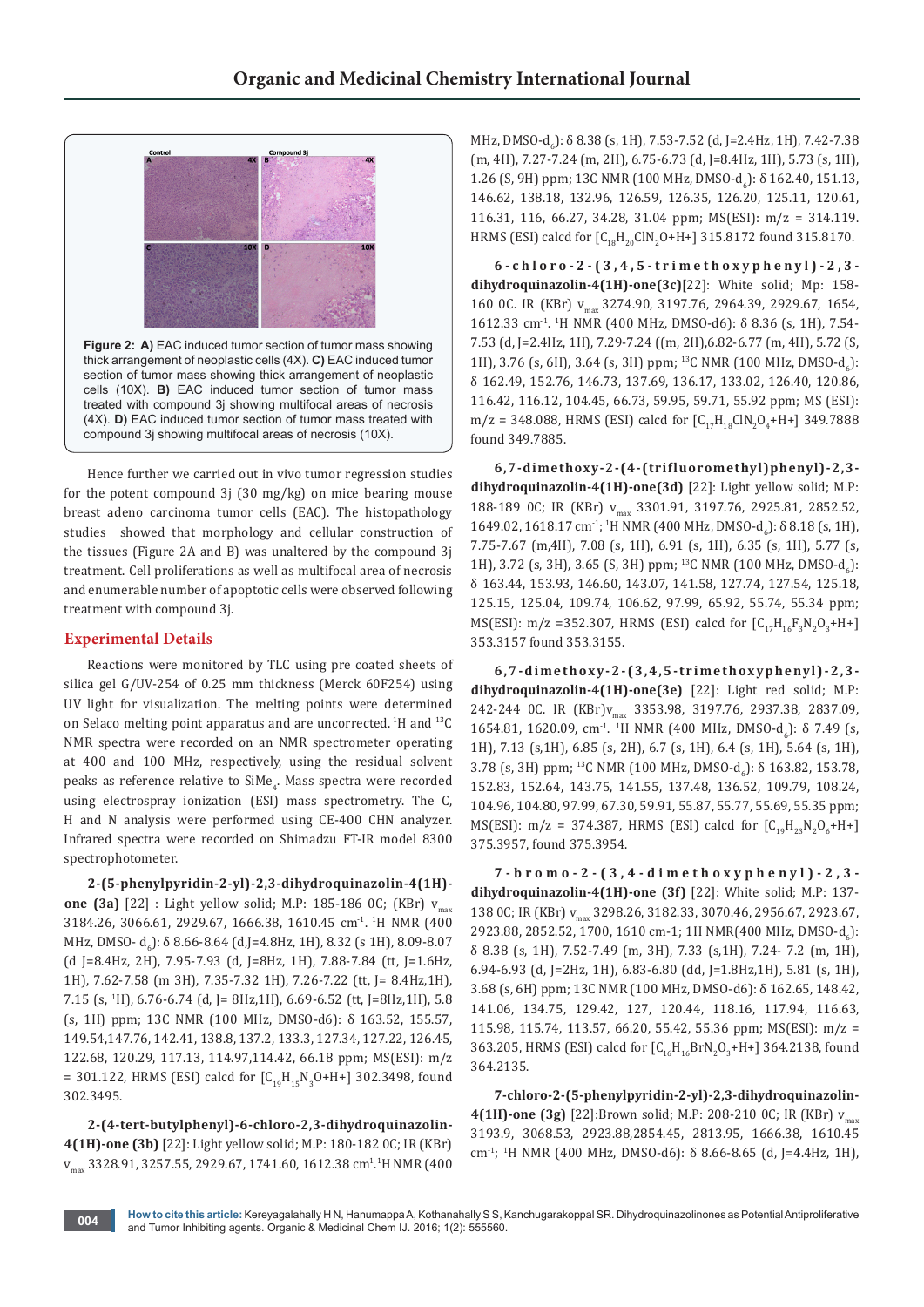8.45 (s, 1H), 8.11-8.09 (d, J=8.4, 1H), 7.95-7.93 (d, J=8Hz, 1H), 7.89- 7.84 (tt, J=1.46, 1H), 7.62-7.56 (m, 4H), 7.43 (s, 1H), 7.36-7.33 (m, 1H), 6.8-6.79 (d, J=2Hz, 1H), 6.69-6.67 (dd, J=2Hz, 1H), 5.86 (s, 1H) ppm; <sup>13</sup>C NMR (100 MHz, DMSO-d<sub>6</sub>): δ 162.63, 155.48, 149.53, 148.66, 142.04, 138.94, 137.81, 137.37, 137.21, 129.32, 128.35, 127.1, 126.54, 122.69, 120.29, 117.04, 113.62, 113.42, 66.07 ppm; MS(ESI): m/z= 335.787, HRMS (ESI) calcd for  $[C_{19}H_{15}CIN_3O+H+]$ 336.7949, found 336.7945.

**7-chloro-2-(2,5-dimethoxyphenyl)-2,3-dihydroquinazolin-4(1H)-one (3h)** [22]:Light yellow solid; M.P: 208-210 0C; IR (KBr) vmax 3330.84, 3298.05, 3234.4, 3060.82, 2962.46, 2867.95, 1643.24, 1610.45 cm-1; 1H NMR (400 MHz, DMSO-d<sub>6</sub>): δ 8.11 (s, 1H), 7.61-7.59 (d, J=8.4Hz, 1H), 7.04 (s, 1H), 6.99-6.96 (m, 1H), 6.9-6.87 (m, 2H), 6.817-6.813 (d, J=1.6Hz,1H), 6.67-6.65 (dd, J=2Hz, 1H), 5.99 (s, 1H), 3.77 (s, 3H), 3.66 (s, 3H) ppm; 13C NMR (100 MHz, DMSO-d6): δ 162.91, 152.85, 150.36, 148.71, 137.74, 129.58, 129.21, 124.74, 116.92, 113.61, 113.5, 113.34, 112.24, 61.07, 55.99, 55.36 ppm; MS(ESI): m/z = 318.754. HRMS (ESI) calcd for  $[C_{16}H_{16}CIN_2O_3+H+]$ 319.7628, found 319.7628.

**2-(4-tert-butylphenyl)-7-chloro-2,3-dihydroquinazolin-4(1H)-one** (3i) [22]: Light yellow solid; M.P: 110-112 0C; IR (KBr) v<sub>max</sub> 3332.76, 3170.76, 3031.89, 2925.81, 2831.31, 1656.74, 1608.52 cm-1; 1H NMR (400 MHz, DMSO-d<sub>6</sub>): δ 8.31 (s, 1H), 8.14-8.1 (dd, J=2.6Hz, 1H), 7.6-7.38 (m, 4H), 7.3 (s, 1H), 6.757-6.752 (d, J=2 Hz, 1H), 6.67-6.65 (dd, J=2Hz, 1H), 5.75 (s, 1H) ppm; 13C NMR  $(100 \text{ MHz}, \text{ DMSO-d}_6): \delta \ 162.71,151.17, \ 148.8, \ 138.24, \ 137.72,$ 129.13, 127.68, 126.55, 125.43, 125.3, 116.9, 113.6, 113.31, 66.33, 34.29, 31.04, 30.84 ppm; MS(ESI): m/z = 314.809, HRMS (ESI) calcd for  $[C_{18}H_{20}GIN_2O+H+]315.8172$ , found 315.8170.

**2-(2-bromo-5-flurophenyl)-7-chloro-2,3 dihydroquinazolin-4(1H)-one** (3j) [22]: Potassium tertiary butoxide (0.323 g, 0.00288 mol) was added to a suspension of 1-bromo-2-(dibromomethyl)-4-fluorobenzene (1g, 0.00288mol) and 2-amino-5-chlorobenzamide (0.541g, 0.00317mol) in pyridine: dimethyl formamide (6.0: 2.0 mL) solvent mixture. The resulting mixture was refluxed at reflux for 4 h. Progress of the reaction was monitored by TLC. The reaction mass was mixed with water then extracted with ethyl acetate (2 x 20 mL), organic phase was washed with brine solution and dried over anhydrous sodium sulphate. The organic phase was evaporated and the crude product was purified by column chromatography using silica gel mesh 100-200 (30 % EtOAc in hexane) 2-(2-bromo-5-flurophenyl)-7-chloro-2,3 dihydroquinazolin-4(1H)-one.

White solid M.P : 197-198 °C; IR (KBr) v<sub>max</sub> 3353.98, 3288.4,3182.33, 3051.18, 2921.96, 2854.45, 1694.02, 1610.45 cm-1; 1H NMR (400 MHz, DMSO-d<sub>6</sub>): δ 8.33 (s, 1H), 7.74-7.7 (m, 1H), 7.63 (s, 1H), 7.41-7.38 (dd,, J=2.6Hz,1H), 7.29-7.22 (m, 2H), 6.81- 6.8 (d, J=1.2Hz,1H), 6.75-6.72 (dd, J=1.8Hz,1H), 6.1 (s, 1H) ppm; <sup>13</sup>C NMR (100 MHz, DMSO-d<sub>6</sub>): δ 162.57, 160.13, 148.35, 141.02, 138.01, 134.65, 129.35, 117.92, 117.6, 116.58, 115.99, 115.75, 113.27, 66.24 ppm; MS(ESI):m/z =355.589, HRMS(ESI) calcd for  $[C_{14}H_{10}BrCIFN_2O+H+J]$  356.5974, found 356.5971.

# **Conclusion**

In conclusion, the cytotoxicity assay was used for preliminary screening of 2-aryl- 2,3-dihydro quinazolin-4(1H)-ones. Among all the screened compounds, compound 3j was found to be active against human cancer cell lines at lower concentrations. Further livedead fluorescent cell assay showed more red fluorescence scored as dead or apoptotic cells. Hence the compound2-(2-bromo-5-flurophenyl)-7-chloro-2,3-dihydroquinazolin-4(1H)-one 3j was subjected to *in vivo* studies EAC tumor models. In control, tumor section showed solid arrangement of neoplastic cells infiltrating between adjacent tissues. Tumor tissue treated with compound 3jshowing multifocal area of necrosis and apoptotic cells. Hence, 2-aryl- 2,3-dihydro quinazolin-4(1H)-ones opens a new avenue for combating cancer.

#### **Acknowledgement**

We thankful to Prof. Suguna Rao, Department of Veterinary Pathology, Veterinary College, Hebbal, Bengaluru for helping in in vivo studies. KSR is grateful to DST, CSIR, for the financial assistance under different projects. No. DST/INT/SA/P-05/2011-12, Dated 10-01-12.INT/Indo-Korea/122/2011-12, Dated 13.09.2011.No. 01 (2434) /10/ EMR-II, Dated 28.12.2010. IFCPAR Sanction No. IFC/4303-1/2010-11 dated 22/12/2010. KHN& KSS is grateful to UGC, RFSMS Govt. of India for Research fellowship. A.H. thanks ICMR for SRF (No 45/54/2013-PHA/BMS, Dated: 08.12.2014) for research fellowship.

### **References**

- 1. [Liverton NJ, Armstrong DJ, Claremon DA, Remy DC, Baldvin JJ, et](http://www.ncbi.nlm.nih.gov/pubmed/9871603)  [al. \(1998\) Nonpeptide glycoprotein IIb/IIIa inhibitors: Substituted](http://www.ncbi.nlm.nih.gov/pubmed/9871603)  [quinazolinediones and quinazolinones as potent fibrinogen receptor](http://www.ncbi.nlm.nih.gov/pubmed/9871603)  [antagonists. Bioorg & Med Chem Lett 8\(5\): 483-486.](http://www.ncbi.nlm.nih.gov/pubmed/9871603)
- 2. [de Laszlo SE, Quagliato CS, Greenlee WJ, Patchett AA, Chang RSL, et](http://www.ncbi.nlm.nih.gov/pubmed/8230109)  [al. \(1993\) A potent orally active balanced affinity angiotensin II AT1](http://www.ncbi.nlm.nih.gov/pubmed/8230109)  [antagonist and AT2 binding inhibitor. J Med Chem 36\(21\): 3207-3210.](http://www.ncbi.nlm.nih.gov/pubmed/8230109)
- 3. [Hour MJ, Huang LJ, Kuo SC, Xia Y, Bastow K, et al. \(2000\) 6-Alkylamino](http://www.ncbi.nlm.nih.gov/pubmed/11087572)[and 2,3-Dihydro-3'-methoxy-2-phenyl-4-quinazolinones and Related](http://www.ncbi.nlm.nih.gov/pubmed/11087572)  [Compounds:  Their Synthesis, Cytotoxicity and Inhibition of Tubulin](http://www.ncbi.nlm.nih.gov/pubmed/11087572)  [Polymerization. J Med Chem 43\(23\): 4479-4487](http://www.ncbi.nlm.nih.gov/pubmed/11087572).
- 4. [Kamal A, Bharathi EV, Reddy JS, Ramaiah MJ, Dastagiri D, et al. \(2011\)](http://www.ncbi.nlm.nih.gov/pubmed/21194809)  [Synthesis and biological evaluation of 3,5-diaryl isoxazoline/isoxazole](http://www.ncbi.nlm.nih.gov/pubmed/21194809)  [linked 2,3-dihydroquinazolinone hybrids as anticancer agents. E J Med](http://www.ncbi.nlm.nih.gov/pubmed/21194809)  [Chem 46\(2\): 691-703.](http://www.ncbi.nlm.nih.gov/pubmed/21194809)
- 5. [Chinigo GM, Paige M, Grindrod S, Hamel E, Dakshanamurthy S, et al.](http://www.ncbi.nlm.nih.gov/pubmed/18610995)  [\(2008\) Asymmetric Synthesis of 2,3-Dihydro-2-arylquinazolin-4-ones:](http://www.ncbi.nlm.nih.gov/pubmed/18610995)  [Methodology and Application to a Potent Fluorescent Tubulin Inhibitor](http://www.ncbi.nlm.nih.gov/pubmed/18610995)  [with Anticancer Activity. J Med Chem 51\(15\): 4620-4631.](http://www.ncbi.nlm.nih.gov/pubmed/18610995)
- 6. [Iwashita A, Tojo N, Matsuura S, Yamazaki S, Kamijo K, et.al. \(2004\) A](http://www.ncbi.nlm.nih.gov/pubmed/15075382)  [novel and potent poly\(ADP-ribose\) polymerase-1 inhibitor, FR247304](http://www.ncbi.nlm.nih.gov/pubmed/15075382)  [\(5-chloro-2-\[3-\(4-phenyl-3,6-dihydro-1\(2H\)-pyridinyl\)propyl\]-4\(3H\)](http://www.ncbi.nlm.nih.gov/pubmed/15075382) [quinazolinone\) attenuates neuronal damage in in vitro and in vivo](http://www.ncbi.nlm.nih.gov/pubmed/15075382)  [models of cerebral ischemia. J Pharma Exp Ther 310\(2\): 425-436.](http://www.ncbi.nlm.nih.gov/pubmed/15075382)
- 7. [Alaimo RJ, Russell HE \(1972\) Antibacterial 2,3-dihydro-2-\(5-nitro-2](http://www.ncbi.nlm.nih.gov/pubmed/4621761) [thienyl\)quinazolin-4-\(1H\)-ones. J Med Chem 15\(3\): 335-336.](http://www.ncbi.nlm.nih.gov/pubmed/4621761)
- 8. [Bajaj K, Srivastava VK, Kumar A \(2003\) Newer substituted](http://www.ncbi.nlm.nih.gov/pubmed/12918213)  [benzoxazepinyl-quinazolinones as potent antipsychotic and](http://www.ncbi.nlm.nih.gov/pubmed/12918213)  [anticonvulsant agents. Arzneimittel-Forschung 53\(7\): 480-485.](http://www.ncbi.nlm.nih.gov/pubmed/12918213)